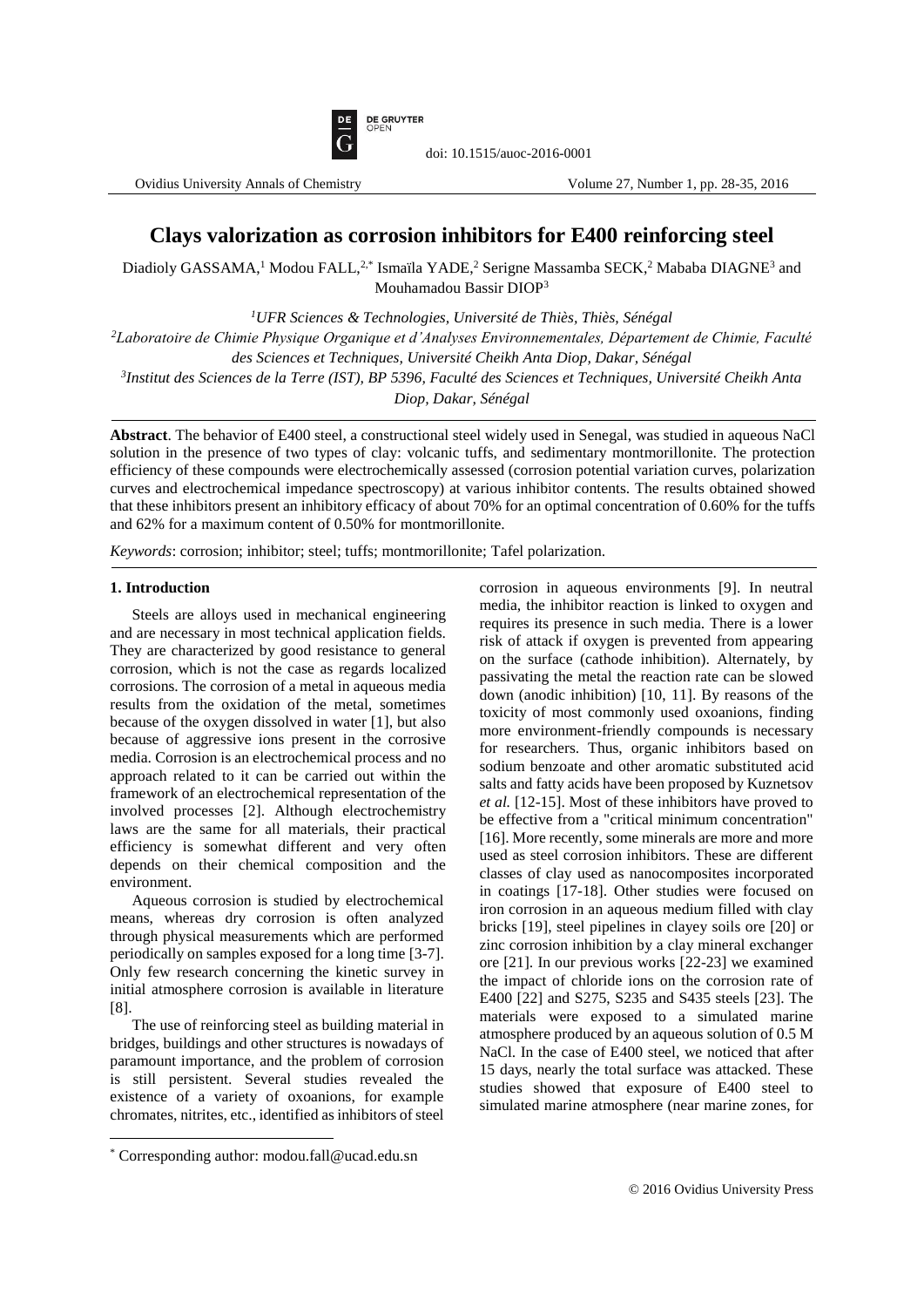example) not only modified the corrosion level but also the kinetics of the reaction in relation to the results obtained during an exposure in a non-saline atmosphere. We also reported preliminary works dealing with the study of E400 corrosion inhibition by tuffs [22].

In this work, we examine the corrosion behavior of E400 steel in the absence and in the presence of two types of natural clay: tuffs (volcanic clay products) collected at Bafoundou, Eastern Senegal and montmorillonite (a clayey sediment) of the region of Dakar, Senegal. The aim is to establish the capacity of selected clays to provide effective corrosion inhibition of E400 building material and to compare, in the same conditions, their relative efficiencies.

# **2. Experimental**

The electrochemical measurements were carried out on samples taken from E400 steel bars of 10 mm diameter and 12 m long with the following centesimal chemical composition: C : 0.24%; P : 0.055%; N : 0.013 and Fe (balance), provided by Pôle de Développement Industriel (PDI), Dakar, Senegal. The samples are in the form of cylinders, cut into washers by a universal pair of shears Gruchoir, then coated in "Epoxy Steel" type resins. The washer surface in contact with the solution is  $0.785 \text{ cm}^2$ . Before each test, the working electrode was abraded with abrasive paper of varying size (600; 800; 1000 and 1200 µm), then rinsed with distilled water and dried in the open air.

Electrochemical measurements were performed using a three-electrode assembly: a platinum wire serving as the counter electrode, Ag/AgCl electrode (+197 mV/NHE) as the reference and the sample, acting as the working electrode. The measurements were performed using a  $\mu$ Autolab type III + FRA2 potentiostat - galvanostat (Eco Chemie, Netherlands) driven by GPES (General Purpose for Electrochemical System) or FRA (Frequency Response Analyzer), enabling the working electrode polarization. The Tafel method, a quantitative technique that allows for a fast determination of some mechanistic insights and an

estimation of corrosion rates, was employed in this work. The Tafel method consists of polarizing the electrode in the Tafel zone (we chose to work in the domain  $E_{\text{corr}} \pm 250$  mV), then in fitting the experimental values into the theoretical model of Stern-Geary [24]. The scanning speed was set to 0.5 mV/s and the equilibrium time to 1800 seconds. Beforehand the working electrode is kept in immersion at the free corrosion potential for an hour under magnetic agitation. The electrochemical parameters  $(i_{\text{corr}}, E_{\text{corr}}, R_{\text{p}}, b_{\text{a}}$  and  $b_{\text{c}})$  were determined from the Tafel polarization curves in relation to the Stern- Geary equation after ohmic drop compensation.

The inhibitory efficacy was calculated from the following formula [25]:

$$
IE = \frac{i_{corr}^{0} - i_{corr}}{i_{corr}^{0}} \times 100
$$
 (1)

 $\vec{i}_{corr}$  and  $\vec{i}_{corr}$  represent the corrosion current densities without and with an inhibitor, respectively.

Electrochemical impedance spectroscopy (EIS) measurements were made on the steel samples by applying 5 mV AC on the open circuit potential at frequencies ranging from 10 kHz to 0.1 Hz, with 5 points/decade. Before running any EIS measurement, the working electrode was held at its open-circuit potential for an equilibrium time of 30 min to obtain a steady state. Both electrochemical techniques were repeated twice on each sample and the average value was reported. The inhibitory efficacy was evaluated according to Eq. (2) [25].

$$
IE = \frac{R_P - R_P^0}{R_P} \times 100\tag{2}
$$

 $R_P^0$  and  $R_P$  represent charge transfer resistances, without and with an inhibitor, respectively.

We evaluated the inhibitory potency of the Bafoundou tuffs and montmorillonite. Their chemical compositions are given in Table 1. Other characteristics such as crystallographic, mechanical and morphological properties are available in literature [26, 27].

| Compound             |               | SiO <sub>2</sub>  Al2O <sub>3</sub>   Fe2O <sub>3</sub>   CaO  MgO   K2O  Na2O   TiO2  Mn2O3  H2O   P2O5   LOI |     |     |               |     |     |                |      |   | <b>Reactive</b><br>silica |
|----------------------|---------------|----------------------------------------------------------------------------------------------------------------|-----|-----|---------------|-----|-----|----------------|------|---|---------------------------|
| Tuffs                | $69.7$   13.3 | 10.1                                                                                                           | 0.1 | 0.1 | $0.6^{\circ}$ | 0.8 | 0.1 |                | 0.03 |   | 8.9                       |
| Montmorillonite 58.6 | 20.4          |                                                                                                                | -   | ίQ  |               | 0.3 | -   | 1 <sub>2</sub> |      | - | $\overline{\phantom{a}}$  |

**Table 1**. Chemical composition of the clays (wt-%) [26, 27].

# **3. Results and Discussions**

#### *3.1. Open-circuit potentials*

The evolution of the free-corrosion potential (or open-circuit potential) during a corrosion study is a first clue to estimate the eventual severity of the degradation of the metal. The sample was immersed in the solution and the evolution of the working electrode

free-corrosion potential with time was recorded. Figure 1 shows the evolution of the free-corrosion potential during 2 hours of immersion at room temperature in 0.5 M aqueous NaCl solution, at different inhibitors concentrations.

The results are given in Table 2. They showed clearly the effect of the inhibitor concentration on the corrosion potential. We noted a cathodic shift of the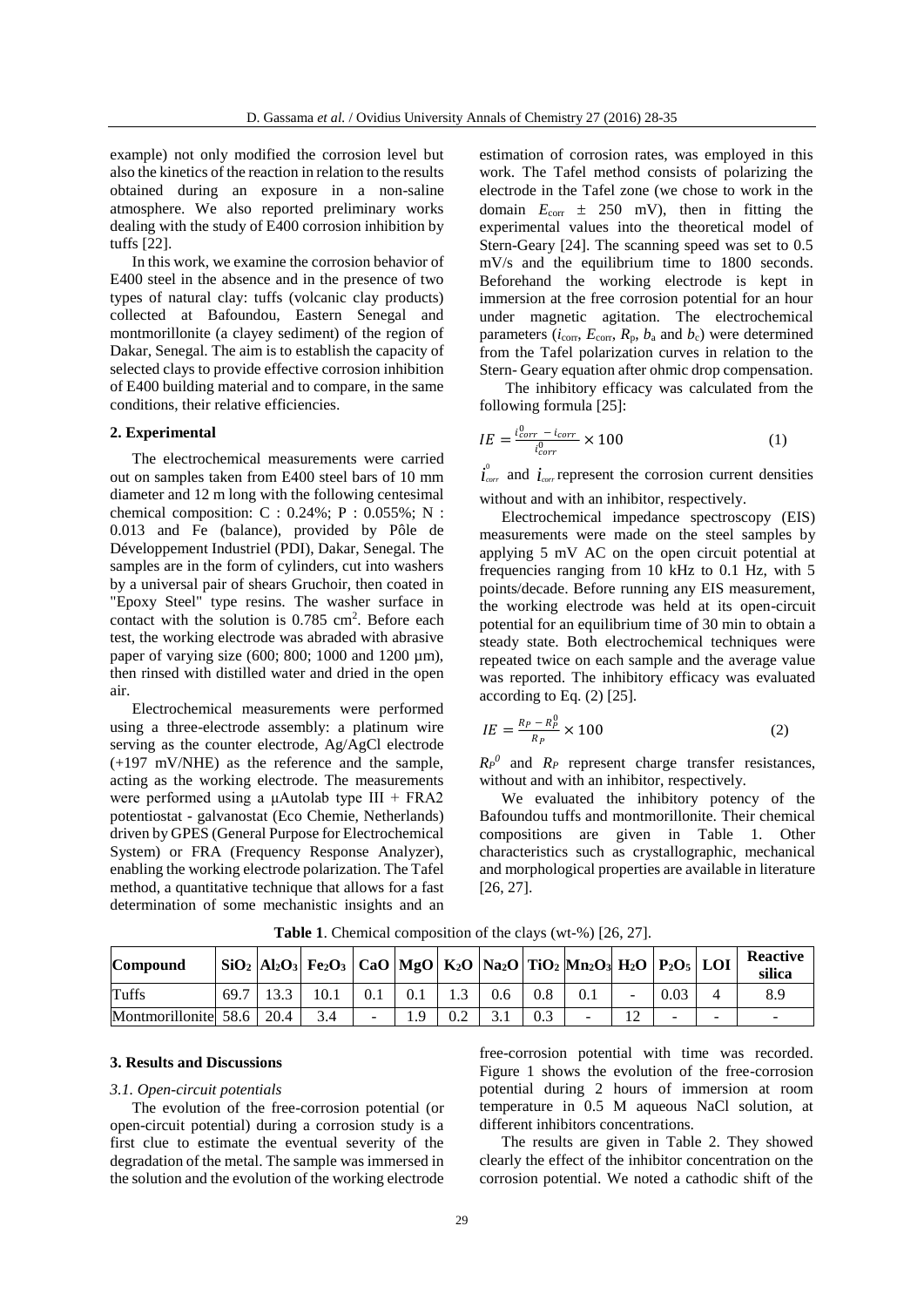free-corrosion potential when the inhibitors were added, indicating that the clays act as cathodic inhibitors. The free-corrosion potential decreased first with the inhibitor content, reached a minimum at 0.50% (montmorillonite) and 0.60% (tuffs) and then increased. This tendency may be attributable to the inhibitor action which results in the formation of a protective film layer from a given percentage in the solution, thus reducing the corrosion rate.



 $t(s)$ **Figure 1.** Temporal evolution of E400 steel corrosion potential in 0.5 M NaCl solution. A: Bafoundou tuffs; B: montmorillonite.

As shown by the  $\Delta E$  (difference between the freecorrosion potential in the presence and in the absence of inhibitor) values, the shift was more pronounced in the case of montmorillonite, for clay contents ranging from 0.1% to 0.5%. Beyond that value, the trend is reversed because the maximal content is reached for montmorillonite, but not for the tuffs. In that range of concentrations, montmorillonite appeared therefore to be more efficient than the tuffs.

For all the curves, it appeared that the freecorrosion potential  $(E_{\text{corr}})$  tended to stabilize at around 1500 seconds of immersion. Therefore, we chose an equilibrium time of 30 min for the polarization measurements.

|  |  | <b>Table 2.</b> Free-corrosion potential $E_{\text{corr}}$ (V/Ag/AgCl) |  |  |
|--|--|------------------------------------------------------------------------|--|--|
|  |  | measured for E400 steel in 0.5 M NaCl.                                 |  |  |

|             | Tuffs          |                 | <b>Montmorillonite</b> |                 |
|-------------|----------------|-----------------|------------------------|-----------------|
| Clay $(\%)$ | $E_{\rm corr}$ | $\Delta E$ (mV) | $E_{\rm corr}$         | $\Delta E$ (mV) |
|             | $-625$         |                 | $-625$                 |                 |
| 0.20        | $-632$         | $-7$            | $-650$                 | $-25$           |
| 0.30        | $-642$         | $-17$           | $-661$                 | $-36$           |
| 0.40        | $-658$         | $-33$           | $-676$                 | $-51$           |
| 0.50        | $-671$         | $-46$           | $-692$                 | $-67$           |
| 0.60        | $-705$         | $-80$           | $-682$                 | $-57$           |
| 0.70        | $-678$         | $-53$           | $-664$                 | $-39$           |
| 0.80        | -669           | -44             | -672                   | -47             |

# *3.2. Polarization curves*

Stationary polarization curves of E400 steel spotted after two hours of immersion, with and without inhibitors under agitation are represented in Fig. 2. A study of this figure shows that the addition of an inhibitor brings about a significant reduction in the corrosion current for concentrations below 0.60% (tuffs) and 0.50% (montmorillonite), by comparison with a medium without inhibitor and an important shift of the corrosion potentials towards cathodic values. Beyond the optimal contents, corrosion current densities and potential increase.



**Figure 2.** Stationary polarization curves of E400 steel in salt water (0.5 M NaCl). (A): Bafoundou tuffs; (B): montmorillonite.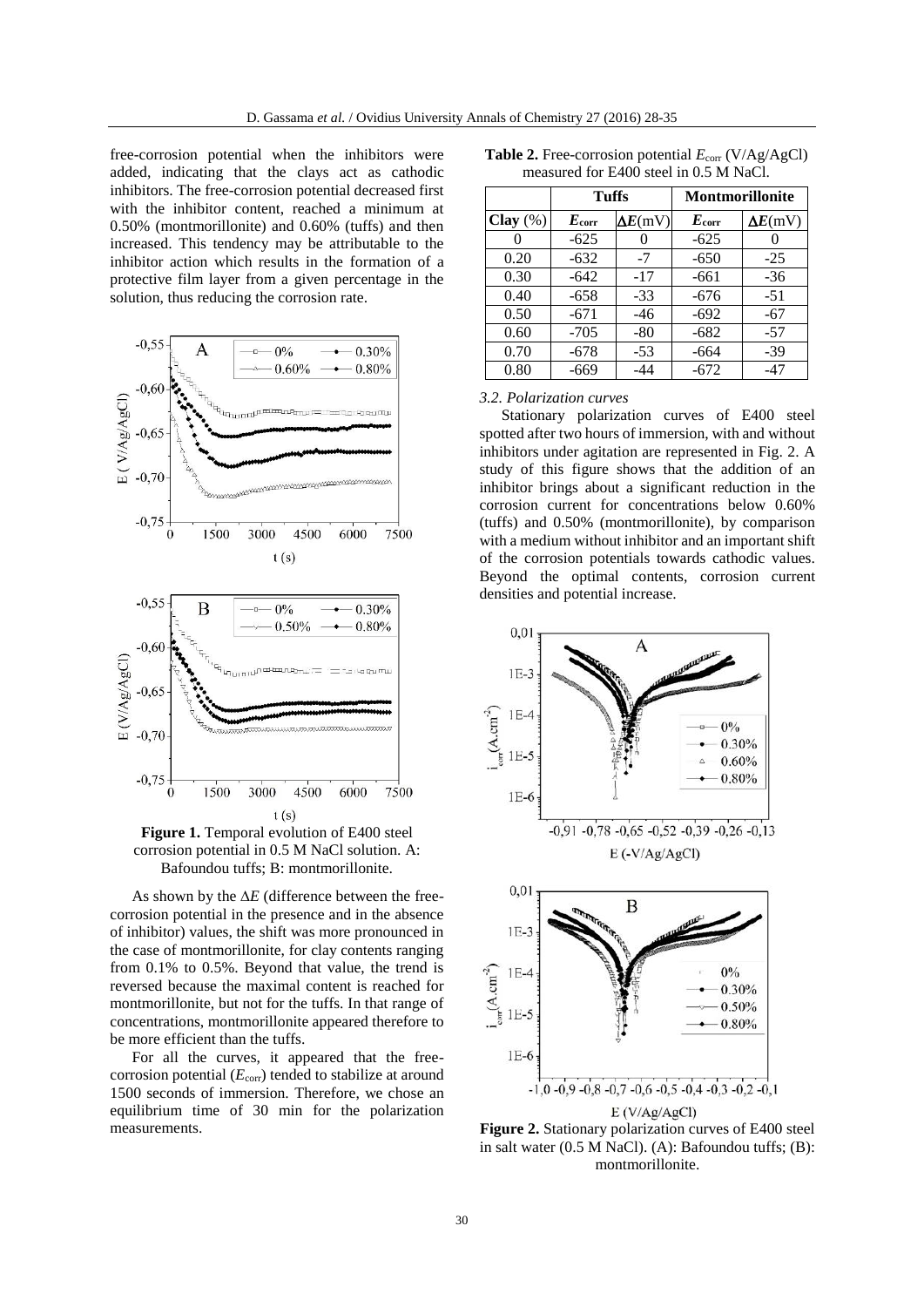To clearly point out the effect of the added inhibitors on the corrosion kinetics, we represented in Table 3 the collected current densities in the anodic domain  $(E = -0.450 \text{ V/Ag/AgCl})$  and in the cathode domain  $(E = -0.850 \text{ V/Ag/AgCl})$  for all tested rates.

Table 3 shows first a decrease in current densities up to the clay optimal content, and a slight increase afterwards. For a potential of -0.850 V/Ag/AgCl, the values of the current densities in the presence of an inhibitor are between 2550 and 469  $\mu$ A⋅cm<sup>-2</sup> for the Bafoundou tuffs and between 2476 and 762 μA⋅cm<sup>-2</sup> for montmorillonite whereas in the absence of an inhibitor the value is 3275 µA⋅cm<sup>-2</sup>. Similarly, for -0.450 V/Ag/AgCl, *i*corr values range from 1025 to 388 µA∙cm<sup>-2</sup> for the tuffs and from 1095 to 426 µA∙cm<sup>-2</sup> for

**B**

montmorillonite whereas in the absence of an inhibitor the value is 1164  $\mu$ A⋅cm<sup>-2</sup>.

Up to a clay content of 0.5%, the current densities are lower for montmorillonite compared to the tuffs. This confirms that montmorillonite should be more efficient than the tuffs from 0.1 to 0.5%.

We noticed that in the presence of inhibitor, anodic and cathodic current densities decrease and reach a minimum at about 0.60% and 0.50% for tuffs and montmorillonite, respectively. Moreover, the corrosion potential values are slightly displaced to less noble values.

In the anodic domain, there is probably a change of the steel corrosion mechanism in the corrosive solution in the presence of an inhibitor.

| V/Ag/AgCl (anodic domain) for the different inhibitor contents: A: Bafoundou tuffs: B: Montmorillonite. |       |          |          |          |          |                     |     |          |
|---------------------------------------------------------------------------------------------------------|-------|----------|----------|----------|----------|---------------------|-----|----------|
|                                                                                                         | $0\%$ | $0.20\%$ | $0.30\%$ | $0.40\%$ | $0.50\%$ | $0.60\%$   $0.70\%$ |     | $0.80\%$ |
| $-0.850 V/Ag/AgCl$                                                                                      | 3275  | 2550     | 2693     | 1527     | 1498     | 469                 | 865 | 1886     |
| $-0.450$ V/Ag/AgCl                                                                                      | 1164  | 1025     | 733      | 610      | 583      | 388                 | 526 | 819      |

0.850 V/Ag/AgCl 3275 2476 1247 954 762 959 1433 1658 -0.450 V/Ag/AgCl 1164 1095 972 545 426 524 564 712

**Table 3.** Current density (in  $\mu$ A⋅cm<sup>-2</sup>) for a potential of -0,850 V/Ag/AgCl (cathodic domain) and -0.450

In fact, we noted a decrease of the current density in comparison with an environment without inhibitor for all the concentrations below 0.60% (tuffs) and 0.50% (Montmorillonite). We also remarked the appearance of a current plateau in a wide potential range (of about 400 mV) in the vicinity of the optimum content (0.50 - 0.60%) for both clays. However the length of the current plateau decreases as the inhibitory content decreases. We noted that at equal concentrations the length of the inhibitor plateau of Bafoundou tuffs is still greater than that of montmorillonite. The presence of this plateau can be explained by the formation of an inhibitory film with protective properties on the metal surface [28]. Beyond that, the value of the current density increases more rapidly. This can be due to the occurrence of a localized corrosion or a removal of the inhibitory film from the metal, which increases the active surface. If it is only a partial blocking, this can lead to an increase of the current density on the surface and then to a generalized corrosion process, more intense than in the absence of an inhibitor according to the importance of the content in active elements. As far as weak anodic potentials are concerned, the anodic current density slightly increases with overvoltage. When the desorption potential (*E*d) or (non-polarizability) [29- 31] is exceeded, clays virtually have no effect on anodic curves, the anodic current density swiftly increases and the metal is dissolved with a steeper slope in the area of high potentials. The abrupt increase of the anodic current density after the desorption potential is attributable to desorption of clay molecules adsorbed at the steel surface, which shows clearly that the mode of inhibition of this compound depends on

the electrode potential. The nature of the observed protection can be described as being the result of an inhibitor layer adsorbed at the electrode surface [32].

We also noticed that the values of the desorption potential are nearly constant (about -600 mV/Ag/AgCl) for the different contents in tuffs. This leads us to believe that the values of the desorption potential of clays are slightly modified by the recovery of the inhibitor molecules. This result is accepted in literature [33]. Nevertheless, beyond the optimum inhibitor content, we noticed an increase of the corrosion rate. This phenomenon may be due to the formation of deposits of insoluble corrosion products. On account of the local changes, the damage mechanisms can evolve together with the corrosion phenomenon [34]. This continuous corrosion beyond the optimal clay concentration leads to a new displacement of the potential towards anodic values.

The Tafel cathodic slopes variations in the absence and in the presence of the inhibitor show that the oxidation reaction at the steel surface is not modified by adding the clays. The inhibitor is first adsorbed onto the surface steel by simply blocking its active sites. The cathodic inhibitors induce an increase of cathode overvoltage and reduce the corrosion current.

Though these inhibitors do not totally stop the corrosion reaction, they do not constitute a danger in localized corrosion.

The electrochemical parameters drawn from these curves are given in Table 4. The corrosion current densities and the polarization resistances vary in opposite directions, but a maximum (resistance) or a minimum (current density) at 0.60% (tuffs) or 0.50% (montmorillonite). The inhibitory potency increased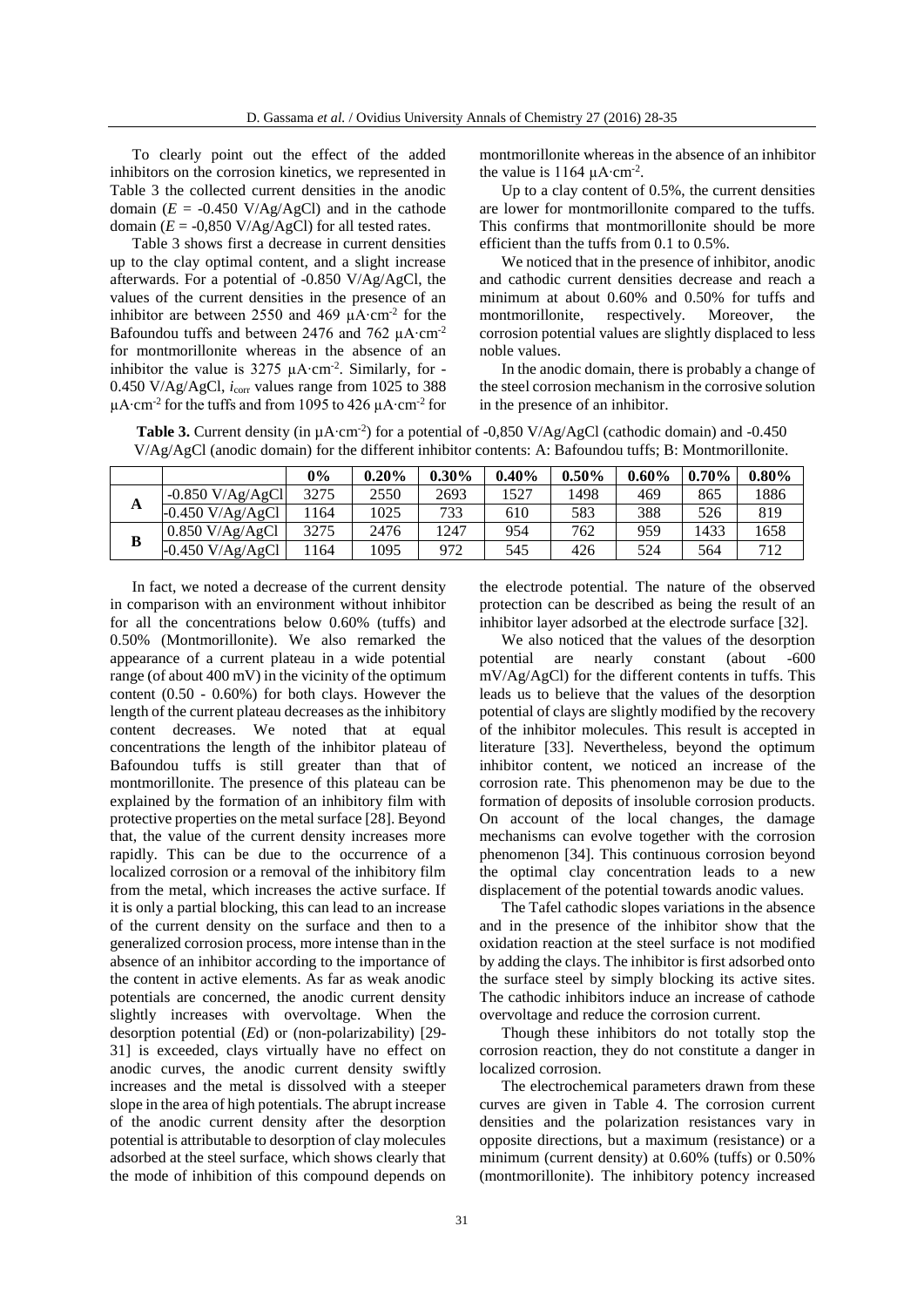with the concentration of substances and reached a maximum value of 69.7% for a content of 0.60% as regards tuffs.

For montmorillonite we have a maximum value of 61.4% but for a lower clay content (0.50 %). These

inhibitory efficiencies are satisfactory as it appears that the corrosion rate could be cut by about 70% by adding only 0.60% of tuffs, or by about 61% with only 0.50% of montmorillonite.

**Table 4.** Electrochemical parameters resulting from intensity-potential curves of E 400 steel in salt water (0.5 M NaCl) at different concentrations of inhibitors.

|                 | $\mathcal{C}_{0}$ | $E_{\rm corr}$ | $\iota_{\text{corr}}$  | $R_{p}$         | $b_{c}$  | $b_{\rm a}$ | $V_{\rm corr}$ | $E\%$ |
|-----------------|-------------------|----------------|------------------------|-----------------|----------|-------------|----------------|-------|
|                 | (%)               | (mV/Ag/AgCl)   | $(\mu A \text{ cm}^2)$ | $(\Omega.cm^2)$ | (mV/dec) | (mV/dec)    | (mm/year)      |       |
|                 | $\theta$          | $-621$         | 318.2                  | 37.0            | 174      | 203         | 7.45           |       |
| tuffs           | 0.20              | $-638$         | 288.0                  | 40.7            | 160      | 151         | 6.76           | 9.5   |
|                 | 0.30              | $-645$         | 264.6                  | 44.4            | 151      | 196         | 6.22           | 16.8  |
|                 | 0.40              | $-657$         | 195.1                  | 60.1            | 197      | 225         | 4.58           | 38.7  |
| Bafoundou       | 0.50              | $-673$         | 149.0                  | 78.7            | 135      | 201         | 3.50           | 53.2  |
|                 | 0.60              | $-706$         | 96.3                   | 125.7           | 133      | 264         | 2.26           | 69.7  |
|                 | 0.70              | $-688$         | 137.4                  | 85.3            | 157      | 257         | 3.23           | 56.8  |
|                 | 0.80              | $-663$         | 175.9                  | 66.5            | 141      | 204         | 4.13           | 44.7  |
|                 | $\Omega$          | $-621$         | 318.2                  | 37.0            | 174      | 203         | 7.45           |       |
|                 | 0.20              | $-647$         | 285.4                  | 41.1            | 172      | 227         | 6.72           | 10.3  |
| Montmorillonite | 0.30              | $-661$         | 254.4                  | 46.1            | 168      | 225         | 5.98           | 20.0  |
|                 | 0.40              | $-673$         | 159.6                  | 74.5            | 167      | 232         | 3.68           | 49.8  |
|                 | 0.50              | $-690$         | 122.7                  | 93.9            | 131      | 276         | 2.90           | 61.4  |
|                 | 0.60              | $-681$         | 132.3                  | 87.9            | 147      | 248         | 3.15           | 58.4  |
|                 | 0.70              | $-675$         | 160.3                  | 74.0            | 148      | 263         | 3.71           | 49.6  |
|                 | 0.80              | -669           | 196.1                  | 60.1            | 154      | 207         | 4.63           | 38.4  |

#### *3.3. Electrochemical impedance spectroscopy*

We also studied E400 material corrosion by EIS in the presence and in the absence of the two clays. Figure 3 represents the electrochemical impedance diagrams in the Nyquist plan of E400 steel in 0.5 M NaCl aqueous solution at various inhibitors proportion.

The graphs were recorded after immersion during 2 hours at room temperature  $(25\pm2\degree C)$  at the opencircuit potential and in the frequency range of 100 kHz-100 mHz. The impedance diagrams show the appearance quasi flat loops with a significant increase of the polarization resistance. At high frequencies the size of the capacitive loop increases with the concentration. This is attributed to the formation of an inhibitor film with a barrier effect against the aggressive ions [35]. At low frequencies, the addition of inhibitors lead to an increase in the charge-transfer resistance  $(R<sub>ct</sub>)$  value (diameter of the loop between high and low frequency) which has a non-monotonous variation in relation to the inhibitor content. The highest value is obtained for a concentration of 0.60% (130  $\Omega$ ⋅cm<sup>2</sup>) for the Bafoundou tuffs and 0.50% (105  $\Omega$ ⋅cm<sup>2</sup>) for montmorillonite (Table 5). This can be attributable to charge transfer from the solution to the metal [36]. To characterize the steel / solution interface, we have used the modified Randles equivalent circuit shown in Fig. 4, where *R*<sup>s</sup> and *R*ct designate the solution and charge transfer resistances,

and the double layer capacitance simulated here as a constant phase element (CPE). A CPE is a component that models the behavior of a double layer that is an imperfect capacitor.

Table 5 shows that the transfer resistance increases up to the optimal concentration value (0.60%) and then decreases gradually as the inhibitor content increases. The reduction of dissolved oxygen may occur at the metal surface. However, inhibition in neutral medium seems to be complex, because of the reaction of iron with oxygen and water which can give rise to more corrosion products (various iron hydroxides) and also complicate the adsorption process.

Corrosion inhibitors which increase the ohmic resistance of the electrolyte are considered in some cases, as filming inhibitors (anode and cathode).

The solution resistance increases due to the formation of a film on the metal surface [37]. The difference between  $R_s$  values in the presence and in the absence of inhibitors is attributed to that film.

The variations of the inhibitory efficacy of these substances with their concentrations are plotted in Fig. 5. The values obtained by polarization and EIS methods are very close. We note that there exist for both inhibitors an optimal content for which the inhibitory efficacy reaches a maximum: 69.7% in the presence of tuffs while for montmorillonite it is 62.3%. These values are in accordance with those obtained with the Tafel polarization curves (69.7% and 61.4%, respectively.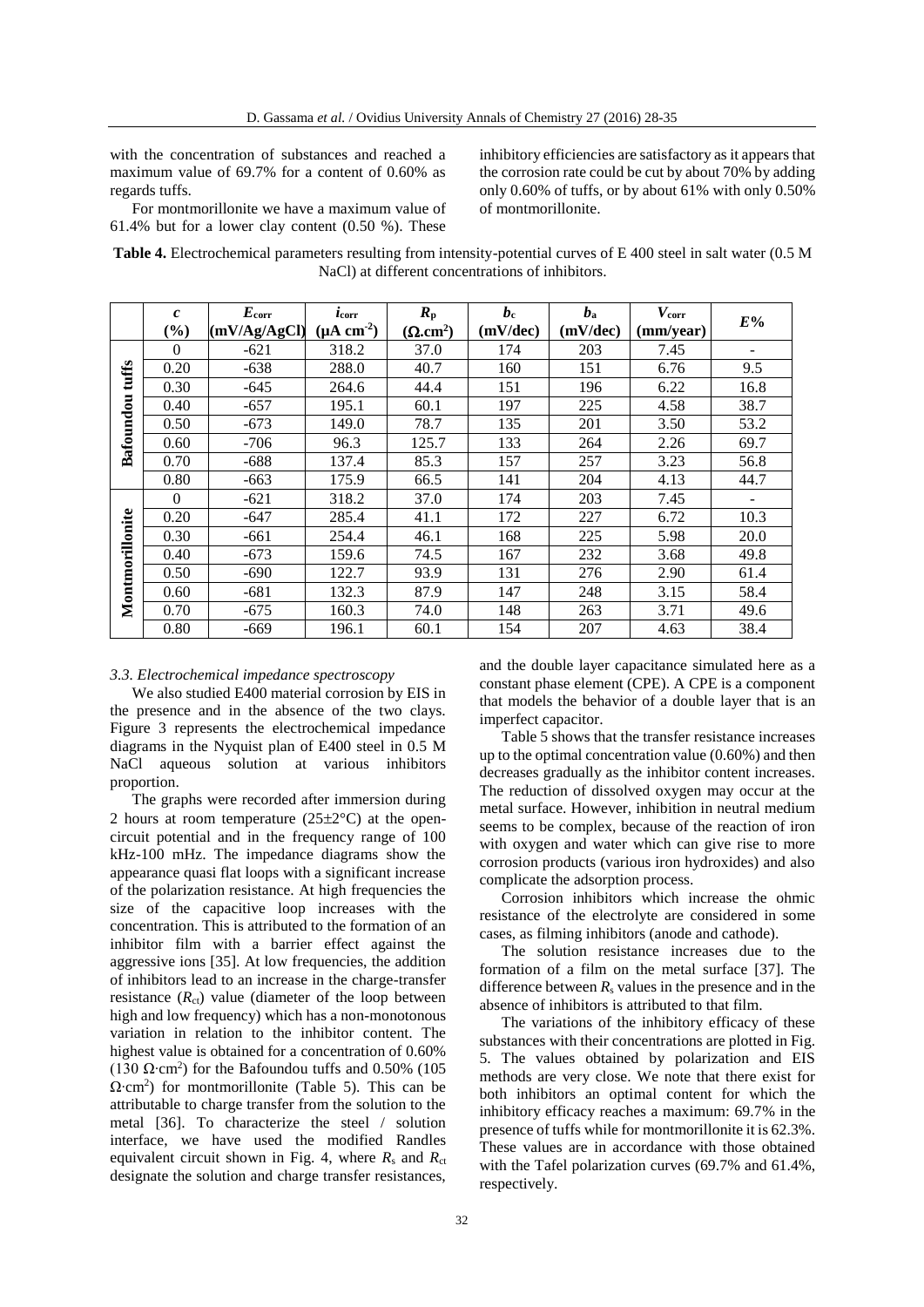

E400 steel in 0.5 M aqueous NaCl solution. (A): tuffs; (B): montmorillonite.

The protection is effective at an optimal content of 0.50-0.60%. Beyond, tuffs are more efficient than montmorillonite. This is in accordance with results obtained by Yuan *et al*. [38]. In a recent work, these authors found that corrosion resistance of hot-dip galvanized (HDG) steels in sodium silicate (mixture of  $SiO<sub>2</sub>$  and Na<sub>2</sub>O) was increased by the  $SiO<sub>2</sub>/Na<sub>2</sub>O$  molar ratio. From the compositions given in Table 1, the SiO<sub>2</sub>/Na<sub>2</sub>O molar ratio is higher for tuffs compared to montmorillonite.



**Figure 4.** Electrical equivalent circuit for the modeling of the impedance spectra.



Figure 5. Variation of the inhibitory efficacy with the inhibitor content. A: tuffs; B: montmorillonite.

|                                                                                                                 |  |  | СDЕ |                |  |  | E0/ | E0/ |  |
|-----------------------------------------------------------------------------------------------------------------|--|--|-----|----------------|--|--|-----|-----|--|
|                                                                                                                 |  |  |     | concentration. |  |  |     |     |  |
| <b>Table 5.</b> EIS results at open-circuit potential for E400 steel 0.5 M aqueous NaCl at different inhibitors |  |  |     |                |  |  |     |     |  |

|             | $\mathcal{C}_{0}$ | $R_{\rm s}$                  | $R_{\rm ct}$                 | <b>CPE</b>                                 |                  | $\mathcal{C}$                             | τ     | E%    | E%      |
|-------------|-------------------|------------------------------|------------------------------|--------------------------------------------|------------------|-------------------------------------------|-------|-------|---------|
|             | $(\%)$            | $(\Omega$ ·cm <sup>2</sup> ) | $(\Omega$ ·cm <sup>2</sup> ) | $(\mu \mathrm{F}\text{-}\mathrm{cm}^{-2})$ | $\boldsymbol{n}$ | $(\mu \mathrm{F} \cdot \mathrm{cm}^{-2})$ | (s)   | (SIE) | (Tafel) |
|             | $\Omega$          | 2.6                          | 39.5                         | 284.8                                      | 0.87             | 1147.6                                    | 0.045 |       |         |
| Tuffs       | 0.20              | 3.0                          | 43.8                         | 246.2                                      | 0.86             | 1116.5                                    | 0.049 | 10.0  | 9.5     |
|             | 0.30              | 3.0                          | 47.7                         | 244.8                                      | 0.83             | 1666.4                                    | 0.079 | 17.2  | 16.8    |
|             | 0.40              | 3.4                          | 65.0                         | 187.7                                      | 0.85             | 987.7                                     | 0.064 | 39.3  | 38.7    |
| Bafoundou   | 0.50              | 3.5                          | 83.7                         | 140.6                                      | 0.84             | 838.2                                     | 0.070 | 52.9  | 53.2    |
|             | 0.60              | 3.6                          | 130.0                        | 134.1                                      | 0.86             | 657.5                                     | 0.085 | 69.7  | 69.7    |
|             | 0.70              | 3.4                          | 92.4                         | 171.2                                      | 0.81             | 1654.0                                    | 0.153 | 57.3  | 56.8    |
|             | 0.80              | 3.3                          | 71.9                         | 185.3                                      | 0.84             | 1131.2                                    | 0.081 | 45.2  | 44.7    |
|             | $\Omega$          | 2.6                          | 39.5                         | 284.8                                      | 0.87             | 1147.6                                    | 0.045 |       |         |
|             | 0.20              | 2.9                          | 43.9                         | 232.4                                      | 0.80             | 2336.1                                    | 0.103 | 10.2  | 10.3    |
| nite        | 0.30              | 3.0                          | 49.0                         | 228.9                                      | 0.85             | 1186.7                                    | 0.058 | 19.5  | 20.0    |
| Montmorillo | 0.40              | 3.0                          | 79.1                         | 166.1                                      | 0.85             | 885.5                                     | 0.070 | 50.1  | 49.8    |
|             | 0.50              | 3.3                          | 104.5                        | 176.4                                      | 0.81             | 1766.5                                    | 0.185 | 62.3  | 61.4    |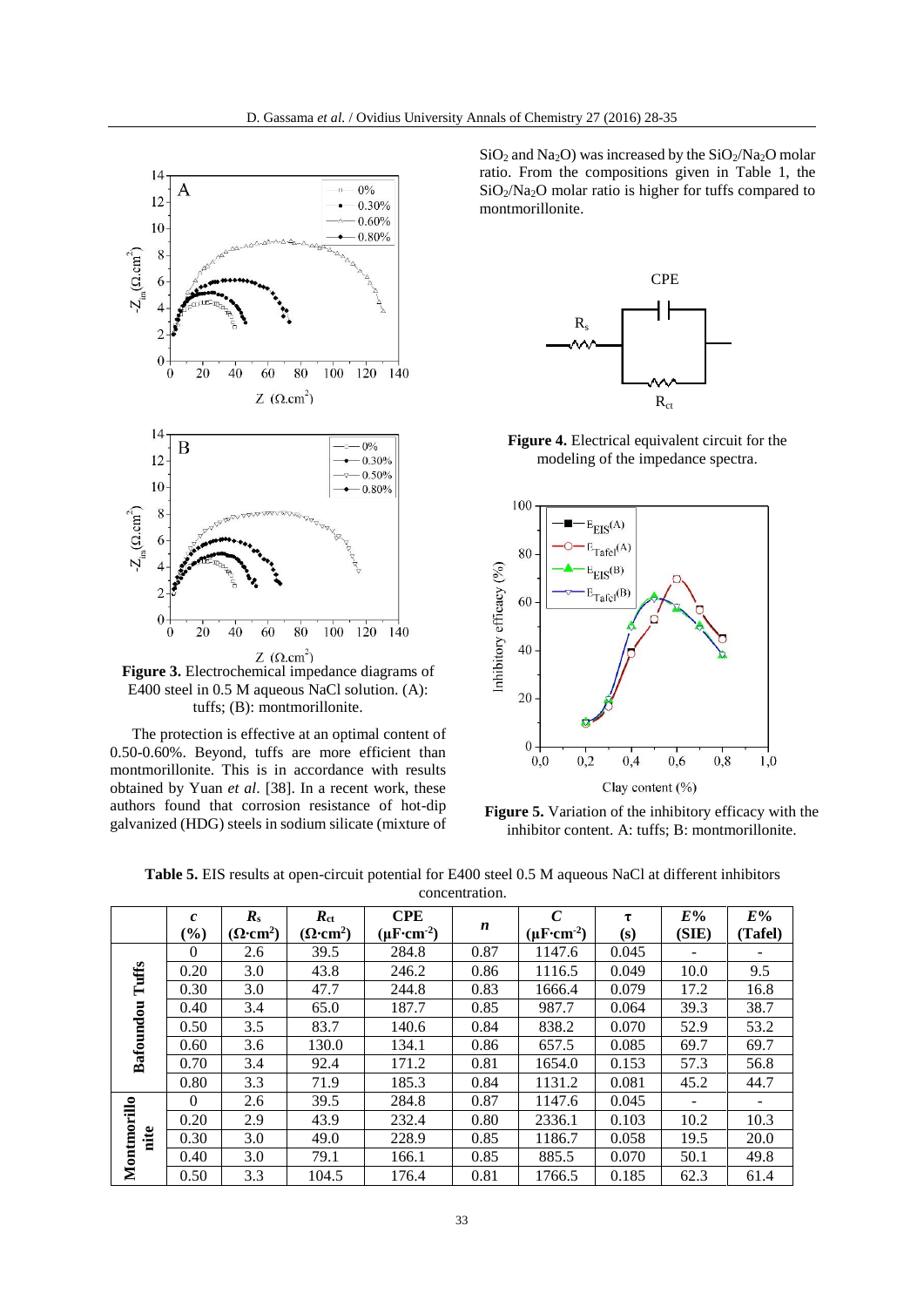D. Gassama *et al.* / Ovidius University Annals of Chemistry 27 (2016) 28-35

| (%)  | $\boldsymbol{R}_{\rm s}$<br>$(\Omega$ ·cm <sup>2</sup> ) | $R_{\rm ct}$<br>$(\Omega$ ·cm <sup>2</sup> ) | CPE<br>$(\mu \mathrm{F} \cdot \mathrm{cm}^{-2})$ | n    | (µ $F$ ·cm <sup>-2</sup> ) | (s)   | $E\%$<br>(SIE) | $E\%$<br>(Tafel) |
|------|----------------------------------------------------------|----------------------------------------------|--------------------------------------------------|------|----------------------------|-------|----------------|------------------|
| 0.60 | 3.3                                                      | 93.4                                         | 143.6                                            | 0.91 | 367.6                      | 0.034 | 57.3           | 58.4             |
| 0.70 | $\sim$ 1<br>3. I                                         | 79.2                                         | 160.9                                            | 0.86 | 749.6                      | 0.059 | 50.2           | 49.6             |
| 0.80 | 3.1                                                      | 63.6                                         | 177.                                             | 0.82 | 1378.6                     | 0.088 | 38.0           | 38.4             |

We can calculate and compare the time constants once the pure capacitances (*C*) are known. These can be obtained from the CPE (*Q*) and the charge-transfer resistance using the following equation [36, 37, 39]:

$$
Q = R^{n-l}C^n \tag{Eq.3}
$$

The CPE becomes capacity when the constant phase coefficient (*n*) is equal to 1.

The time constant  $(\tau)$  can then be obtained using the equation below [36, 37, 39]:

 $\tau = RC$  (Eq.4)

The time constant calculation results are given in Table 5. We obtain quite similar values for both inhibitors. They are comprised between 0.04 and 0.18 seconds, indicating that the equivalent electrical circuit is associated with a slow charge/discharge process [36, 39,40].

#### **4. Conclusions**

The E400 steel aqueous corrosion inhibition by natural clays was studied in a simulated sea-water for a protection of installations against corrosion. A protection by a 70% reduction of the corrosion rate of ordinary E400 steel has been achieved by using these ecological inhibitors: the Bafoundou tuffs and montmorillonite, which acted as cathodic inhibitors. The results are promising as the corrosion of E400 material which is used in civil engineering could be reduced by about 70% by adding only 0.60% of tuffs, and by 62% with a maximum content of 0.50% for montmorillonite.

# **Acknowledgments**

The authors are grateful to Pôle de Développement Industriel (PDI, Avenue Félix Eboué, BP. 63, Dakar, Senegal) for the supplying of the E400 steel sheets.

# **References**

- [1] T.W. Swaddle, *An Industrial and Environmental Perspective; Corrosion of Metals*, Academic Press, San Diego, **1997**, 327.
- [2] S. Krakowiak, K. Darowicki, P. Slepski, *Electrochimica Acta* **50,** 2699 (2005).
- [3] T. Nishimura, H. Katayama, K. Noda, T. Kodama, *Corrosion Science* **42,** 1611 (2000).
- [4] S. Hoerlé, F. Mazaudier, P, Dillmann, G. Santarini, *Corrosion Science* **46**, 1431 (2004).
- [5] Y.Y. Chen, H.J. Tzeng, L.I. Wei, L.H. Wang, J.C. Oung, H.C. Shih, *Corrosion Science* **47**, 1001 (2005).
- [6] M. Natesan, G. Venkatachari, N. Palaniswamy, *Corrosion Science* **48**, 3584 (2006).
- [7] E. Burger, M. Fénart, S. Perrin, D. Neff, P. Dillmann, *Corrosion Science* **53,** 2122 (2011).
- [8] J.P. Cai, S.B. Lyon, *Corrosion Science* **47,** 2956 (2005).
- [9] P. Agarwal, D.Landolt, Corrosion Science, **40,** 673 (1998).
- [10]G. Trabenelli, *Corrosion Mechanisms,* Marcel Dekker, NY, **1987**, 119.
- [11]D. Landolt, *Traité des Matériaux. Vol. 12: Corrosion et Chimie de Surface des Métaux,* Presses Polytechniques Universitaires Romandes, Lausanne, **1997**, 492*.*
- [12]Y.I. Kuznetsov, *Organic Inhibitors of Corrosion of Metals,* Plenum Press, NY, **1996**.
- [13]Y.I. Kuznetsov, N.N. Andreev, *Zastchita Metallov* **23***,* 495, (1987).
- [14]Y.I. Kuznetsov, *Zastchita Metallov* **26***,* 954 (1990).
- [15] N.N. Andreev, S.V. Lapshina, Y.I. Kuznetsov, *Zastchita Metallov* **28***,* 1017 (1992).
- [16]G. Reinhard, M. Radtke, U. Rammelt, *Corrosion Science* **33**, 307 (1992).
- [17]A.H. Navarchian, M. Joulazadeh, F. Karimi, *Progress in Organic Coat*ings **77,** 347 (2014).
- [18] C. Motte, M. Poelman, A. Roobroeck, M. Fedel, F. Deflorian, M. G. Olivier, *Progress in Organic Coatings* **74,** 326 (2012).
- [19]F.A. Martin, C. Bataillon, M.L. Schlegel, *Journal of Nuclear Mat*erials **379**, 80 (2008).
- [20]M. Yan, C. Sun, J. Xu, J. Dong, W. Ke, *Corrosion Science* **80***,* 309 (2014).
- [21]A. Aït Aghzzaf, B. Rhouta, E. Rocca, A. Khalil, J. Steinmetz, *Corrosion Science* **80,** 46 (2014).
- [22]D. Gassama, S.M. Seck, I. Yade, M. Fall, M.B. Diop, *Journal de la Société Ouest-Africaine de Chimie* **38,** 64 (2014).
- [23]D. Gassama, A.A. Diagne, I. Yade, M. Fall, S. Faty, *Bulletin of the Chemical Society of Ethiopia* **29,** 299 (2015).
- [24]M. Stern, A.L. Geary, *Journal of Electrochemical Society* **104,** 56 (1957).